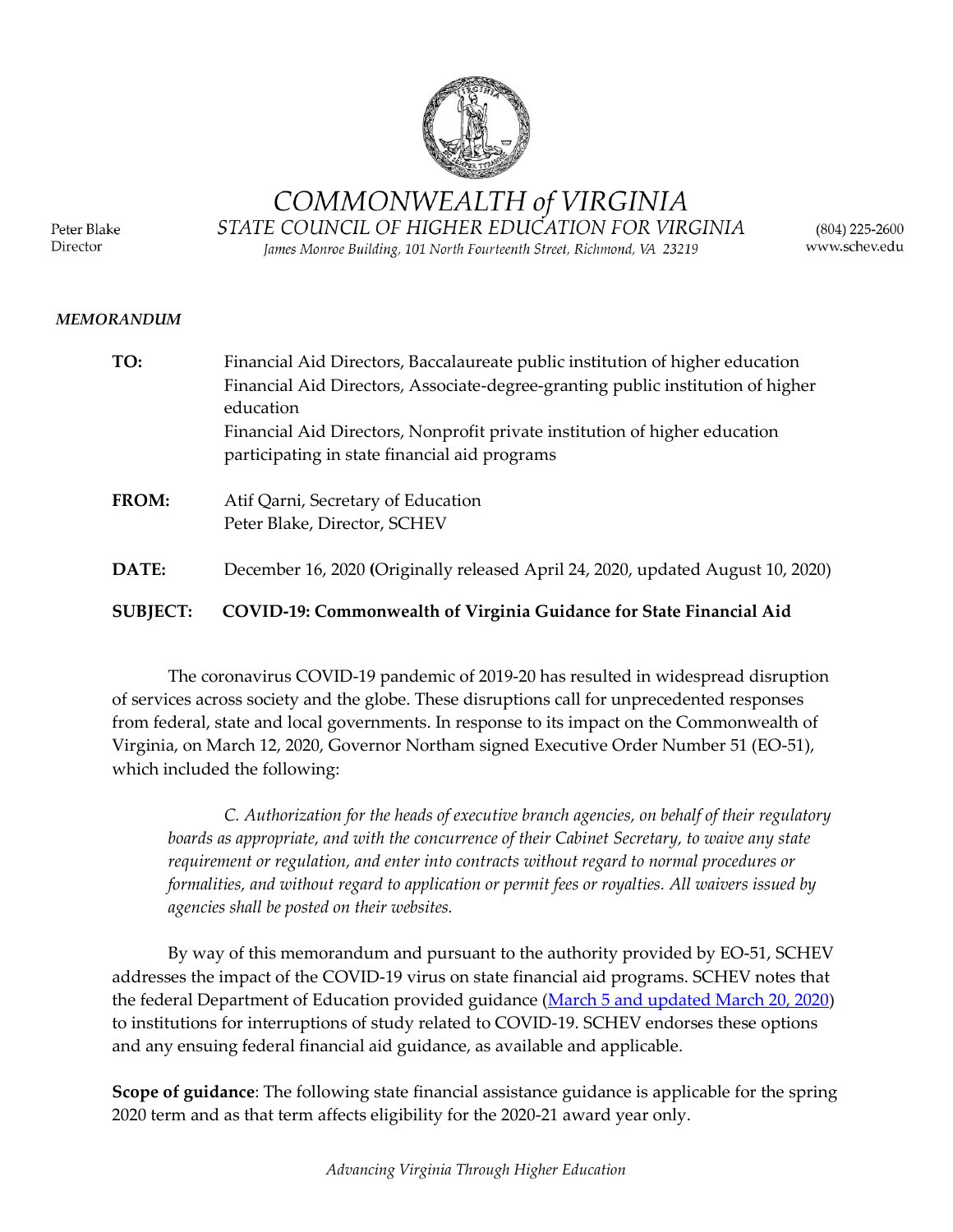## **1. Emergency federal aid for students**

**Issue**: Through the CARES Act and other measures, the federal government is using the institutions as a vehicle for providing emergency assistance to students. Federal student funding is normally considered educational financial assistance (EFA) that reduces student need and eligibility for need-based aid.

**Guidance**: Consistent with federal guidance for federal student aid, federal dollars not designated as EFA should be excluded from any calculation of student need for purposes of determining eligibility for state assistance.

# **2. Reduction in financial need in spring 2020**

**Issue**: Retroactive cancellation of courses or services reducing the student's cost of attendance may trigger a student having to reimburse a portion of student financial assistance.

## **Guidance**:

- **A.** If the student's cost of attendance is not impacted, there is no reduction in need and it is not necessary to review eligibility for state assistance.
- **B.** If financial need is reduced, the institution should not reduce the state award except to resolve over-awards (tuition/books, tuition or cost of attendance) as required by the respective state assistance program regulations.

## **3. Financial aid adjustments in 2020-21**

**Issue**: Due to the COVID-19 virus, many students experienced interruptions in their oncampus housing, meals and other prepaid services and accommodations included in the cost of attendance calculation. Some institutions are considering whether to "roll these resources forward" by applying credits or reduced program costs to 2020-21.

**Guidance**: As state financial aid already uses "federal methodology" as a basis for the need calculation, SCHEV recommends that institutions continue to follow the federal Department of Education guidance for treatment of these resources in 2020-21.

## **4. Alterations in course grading policies**

**Issue**: As acknowledgement of interruptions to the educational process, institutions are considering changes to the standard grading scale (often A-F) used to calculate student grade point average (GPA). Alternatives include using a variation of the pass/fail or credit/no-credit systems. Each of these alternative grading scales provides academic credit but withholds the affected course(s) from the GPA calculation.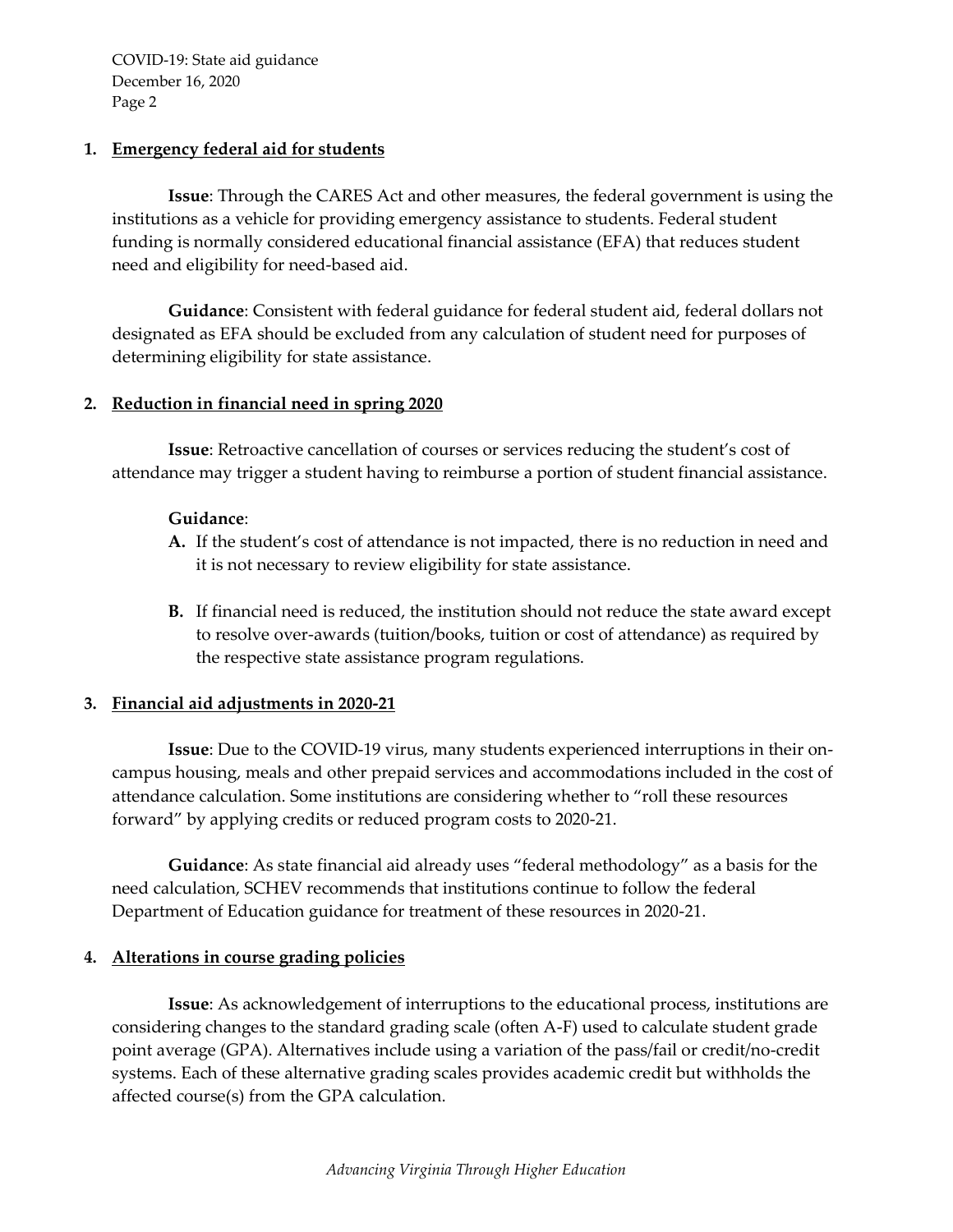**Guidance**: Each student continues to have a calculated GPA for purposes of satisfying Satisfactory Academic Progress (SAP) requirements. These policies also demonstrate full-time enrollment and accumulation of course credits toward degree completion. The institutions should continue to rely on the available GPA and total credits accumulated, subject to further guidance from the federal government.

# 5. **Virginia Guaranteed Assistance Program (VGAP): continuous full-time enrollment**,

**Issue**: State law requires that the VGAP recipient "maintains continuous full-time enrollment."

**Guidance**: If the student falls below full-time enrollment levels for spring 2020 due to a retroactive withdrawal of a course(s), SCHEV uses existing regulatory authority to authorize institutions to waive the VGAP continuous full-time requirement, which preserves the student's eligibility for VGAP in the immediate following fall term if the student meets all other eligibility criteria.

*UPDATE: This guidance is extended through June 30, 2021. (signed Dec. 16, 2020)* 

# **6. Optometry Grant Loan Program and Cybersecurity Public Service Scholarship**

**Issue**: Students under repayment, or who may become subject to repayment due to loss of a position, are facing economic challenges of maintaining their financial obligations. The federal government already has provided a payment and interest freeze.

**Guidance**: Using existing authority as signatory of the individual promissory notes, effective April 1, 2020, any scheduled monthly loan payments and accrual of interest are suspended for six months until October 1, 2020. Individuals wishing to make payments during this time will have their full payment applied to the outstanding balance.

*UPDATE: This guidance is extended through June 30, 2021. (signed Dec. 16, 2020)* 

## **7. Two-Year College Transfer Grant**

**Issue**: Despite the opportunity to accept pass/fail or credit/no credit instead of a grade, many students may struggle to maintain the required 3.0 grade point average (GPA) required by the Two-Year College Transfer Grant (CTG) program. Due to changes in course delivery, interruptions to the educational process and changes in lifestyle due to the pandemic, students are experiencing greater stress than normal, which may lead to lowered academic performance.

# **Guidance**:

**A.** For purposes of meeting the renewal requirements for the CTG program, the institution may use the student's official cumulative GPA available at the end of fall 2019 term or the official cumulative GPA available at the beginning of fall 2020.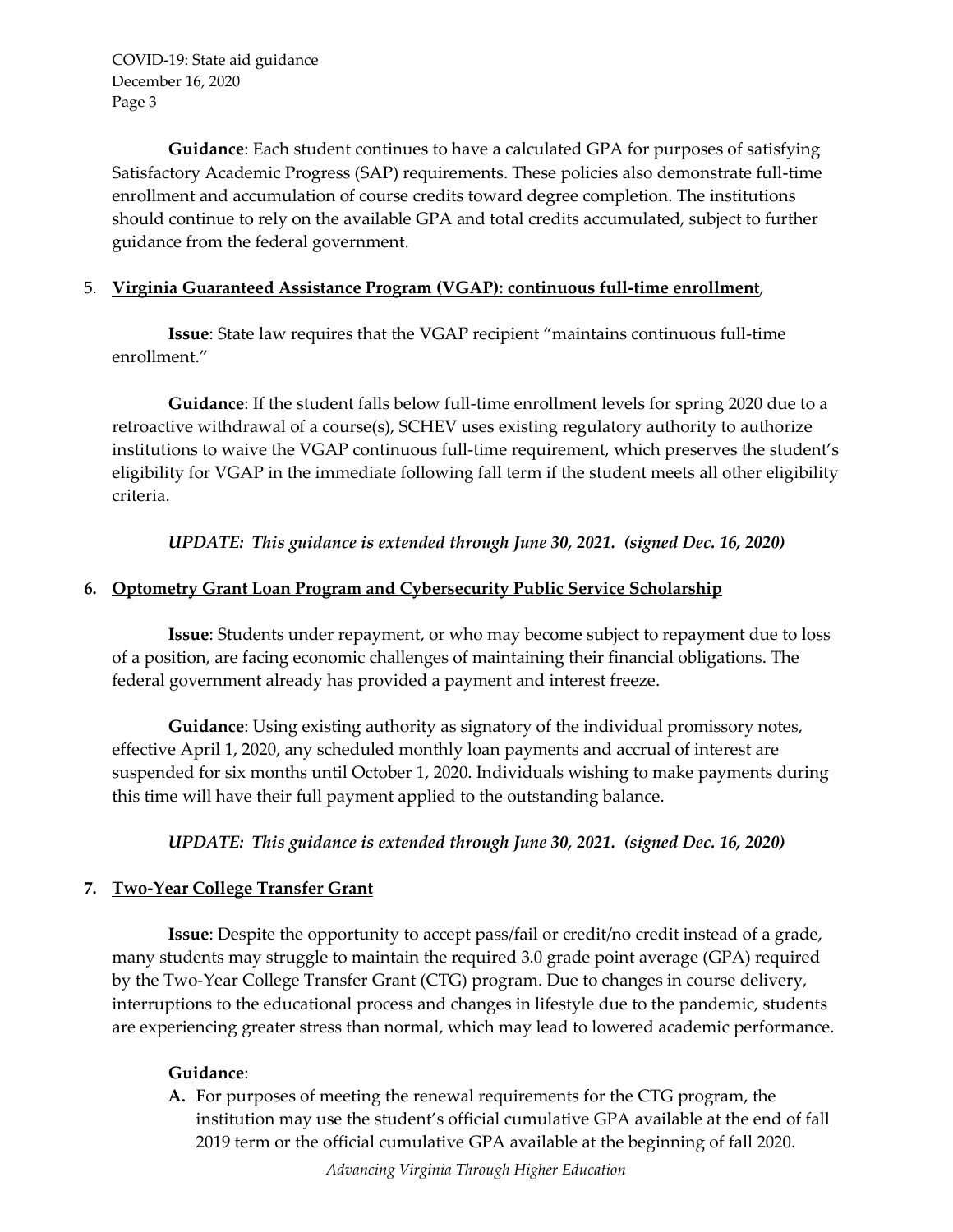> **B.** Students whose initial enrollment is spring 2020 and who chose to accept alternate grading of pass/fail or credit/no credit for all courses could have a recorded 0.0 GPA. For purposes of the CTG program, these students are not considered to have an earned GPA and so are not considered to have failed the program's minimum GPA requirement.

# **8. Full-time enrollment requirement:**

**Issue**: The below programs require full-time enrollment of all award recipients:

- **Virginia Guaranteed Assistance Program (VGAP)**
- **Graduate Virginia Commonwealth Award**
- **Virginia Tuition Assistance Grant (TAG) Program**
- **Virginia Two-Year College Transfer Grant (CTG)**

Due to COVID-19 concerns, some institutions have decided to cancel courses no longer available to students due to closure of in-person classes. If conducted retroactively with full tuition reimbursement, this would have the effect of the student being enrolled full-time at the time an award is posted, but the final official academic record would reflect less than full-time enrollment.

**Example**: The student's full-time course load includes an 8-week lab class or a study abroad class in the second half of the spring 2020 term. Due to closure of in-person classes, the student is unable to complete (in many cases unable to begin) the class and so the institution issues a full retroactive removal of the class from the record and full refund of the tuition.

**Guidance**: Students enrolled full-time as of the time of the initial awarding retain eligibility for the award; however, institutions should resolve all over-award restrictions.

# 9. **Virginia Guaranteed Assistance Program (VGAP) progression rule**

**Issue**: Due to COVID-19 related issues of lowered academic performance and closed classes (some examples provided in the above two issues), the student is unable to complete successfully all courses and fails to advance class level. State statute limits VGAP eligibility to one year of award per class level. Students failing to advance class level after one year are not VGAP eligible until successfully advancing class level. These students would be considered for the Virginia undergraduate Commonwealth Award in the interim.

**Guidance**: Students experiencing a course cancellation may have an opportunity to make up the needed course hours over the summer. If students are unable to accumulate the needed credits before fall 2020, setting aside the "one year of VGAP for each class level" rule would merely delay the problem as students would still face having to complete an increased workload in 2020-21 in order to stay on schedule to advance class level again before fall 2021.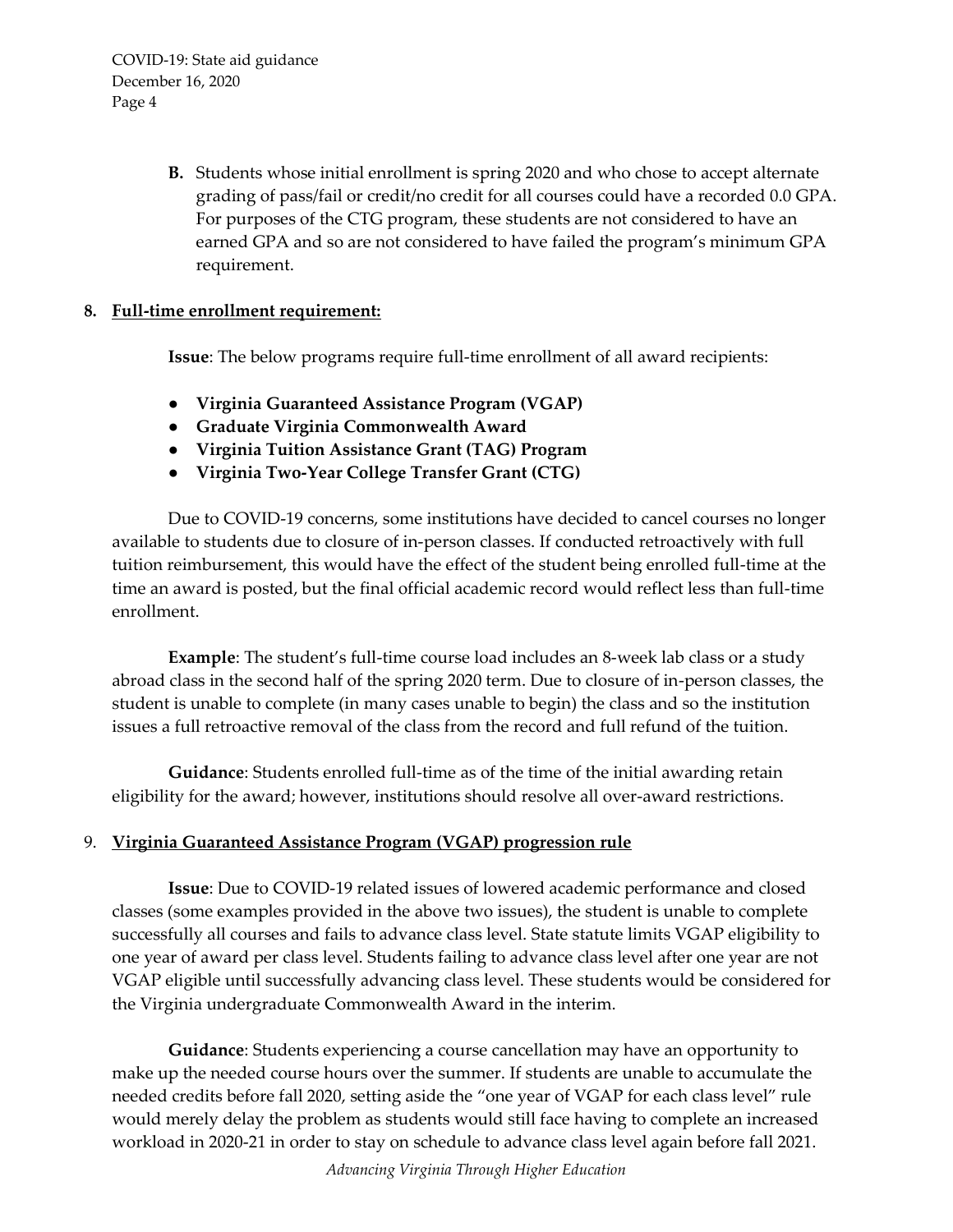For students failing to advance class level after receiving one year of VGAP, institutions should review such students' eligibility for a Commonwealth award for fall 2020; however, institutions may offset the reduced aid (the differential between a VGAP and Commonwealth award) by providing an additional award bonus, the amount to be determined by the institution.

# *UPDATE: This guidance is extended through June 30, 2021. (signed Dec. 16, 2020)*

# **10. New Economy Workforce Credential Grant**

**Background**: This program operates on a pay-for-performance model for completion of both the training program and the workforce credential. The current process is as follows:

- 1. Responsibility for the initial one-third payment:
	- An eligible student pays the initial one-third of costs upon enrollment.
- 2. Responsibility for the second one-third payment depends upon program completion:
	- a. If the student completes the training program, the state pays one-third of the cost to the institution.
	- b. If the student does not complete the training program, the institution bills the student for the additional (second) one-third of the cost.
- 3. Responsibility for the final one-third payment depends upon completion of the certification:
	- a. If the student completes the program and the certification, the state pays the remaining one-third of the cost to the institution.
	- b. If the student completes the program but does not complete the certification, the institution receives no further compensation and must absorb the final one-third of the cost.
	- c. If the student is unable to complete the program of study and does not complete the certification, the student is liable to pay the institution for the second-third, and the institution does not receive compensation for the final third associated with the credential completion and must absorb the final one-third of the cost.

**Note**: The following guidance applies to (i) programs that began prior to March 1, 2020, and ended after March 1, 2020, and (ii) programs that began between March 1, 2020, and April 1, 2020.

## **Scenario 1:**

**Issue**: The student is individually unable to complete the program of study.

**Guidance**: The institution shall not charge the student the second one-third cost, and the institution may instead receive the second one-third and final one-third payment from state program funds based on the average training and credential completion rates of the specific workforce program for the prior year.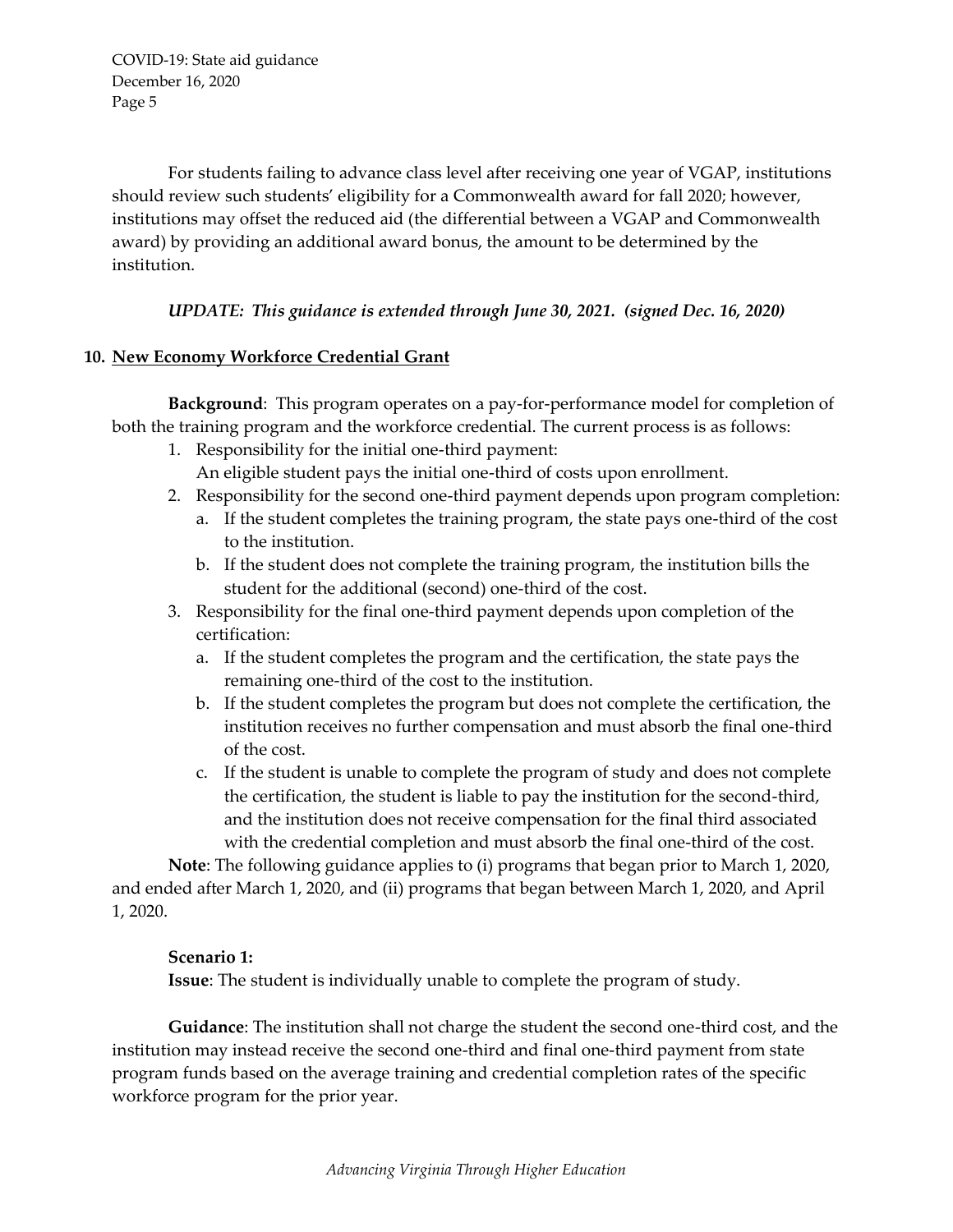#### **Scenario 2:**

**Issue**: The program was canceled and there was no opportunity to complete the program.

**Guidance**: The institution shall refund the student the initial one-third cost and the institution may receive the second one-third payment from program funds based on the average completion rate of the training program for the prior year.

#### **Scenario 3:**

**Issue:** The student completes the program but is unable to complete the credential.

**Guidance:** The institution shall receive the remaining one-third of program funds based on the average credential completion rate of the specific workforce program for the prior year.

By authority provided under EO-51, the above guidance is approved for the spring 2020 term and as that term affects student eligibility for the 2020-21 award year. The COVID-19 pandemic's impact on Virginia state financial aid is under constant review and new or extended guidance will be provided if, and when, deemed necessary.

Signed:

Peter Blake

Peter Blake, Director, SCHEV April 24, 2020

Obit M. Cani

Atif Qarni, Secretary of Education April 24, 2020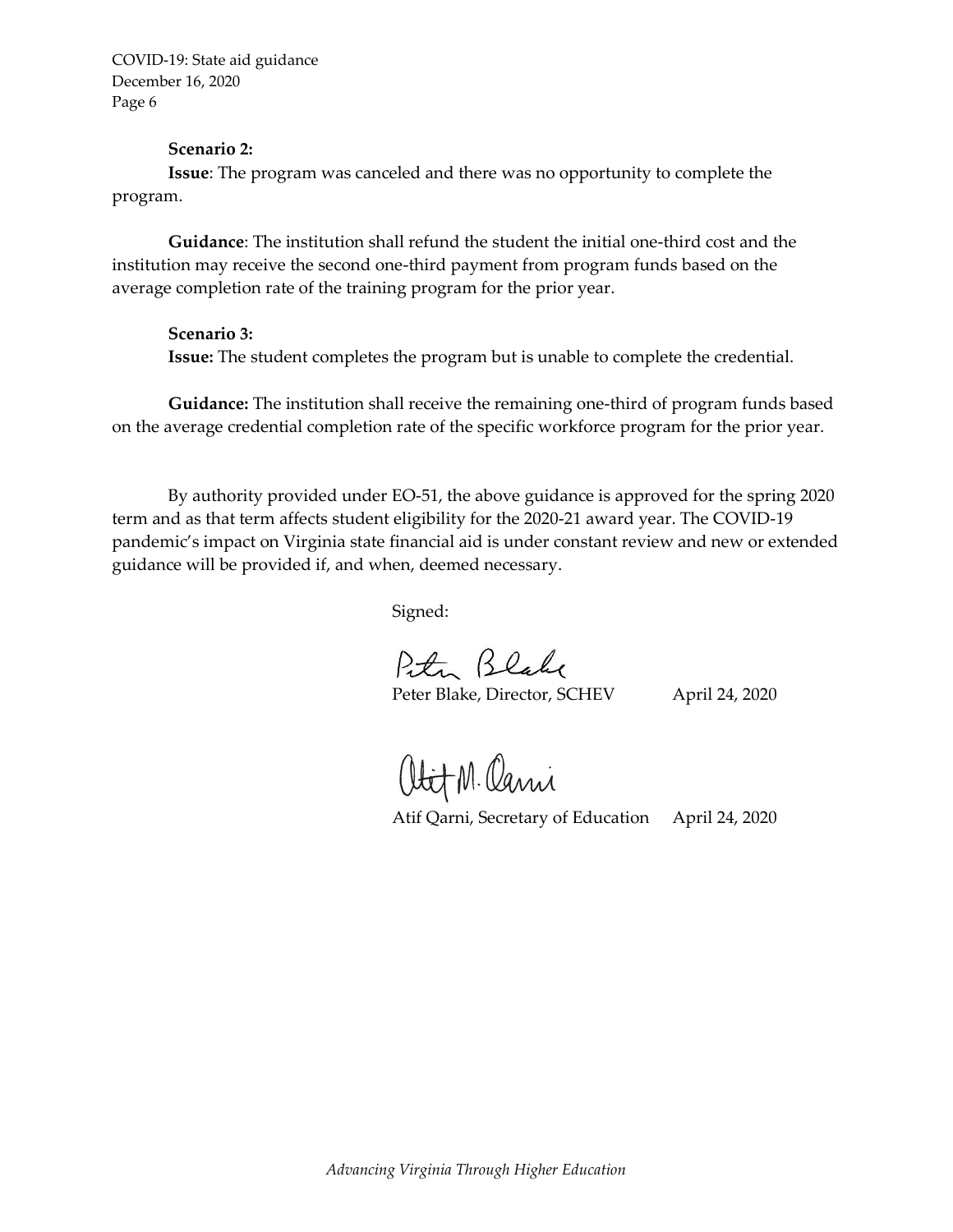#### **Updated (August 10, 2020):**

# **11. Awarding of Tuition Assistance Grants (TAG) to students enrolled fully on-line due to COVID-19.**

**Background**: During the 2020 session of the Virginia General Assembly, legislators restricted use of TAG for on-line enrollment. An exception to this policy was permitted if the institution required on-line education in response to COVID-19 concerns.

It was not anticipated that institutions would be offering students the choice between inperson and on-line instruction. Consequently, many students have opted for on-line education due their own individual health risks, or other COVID-related concerns, and not directly as result of an institution requirement.

**Guidance:** For the 2020-21 award year, students enrolling into a campus-based program of study who opt to enroll fully on-line due to a COVID-19 related concern may be awarded TAG, if otherwise meeting all eligibility criteria. New students enrolled into a distance learning or on-line program of study will continue to be ineligible to receive TAG.

Peter Blake

Peter Blake, Director, SCHEV August 10, 2020

Obit M. Cani

Atif Qarni, Secretary of Education August 10, 2020